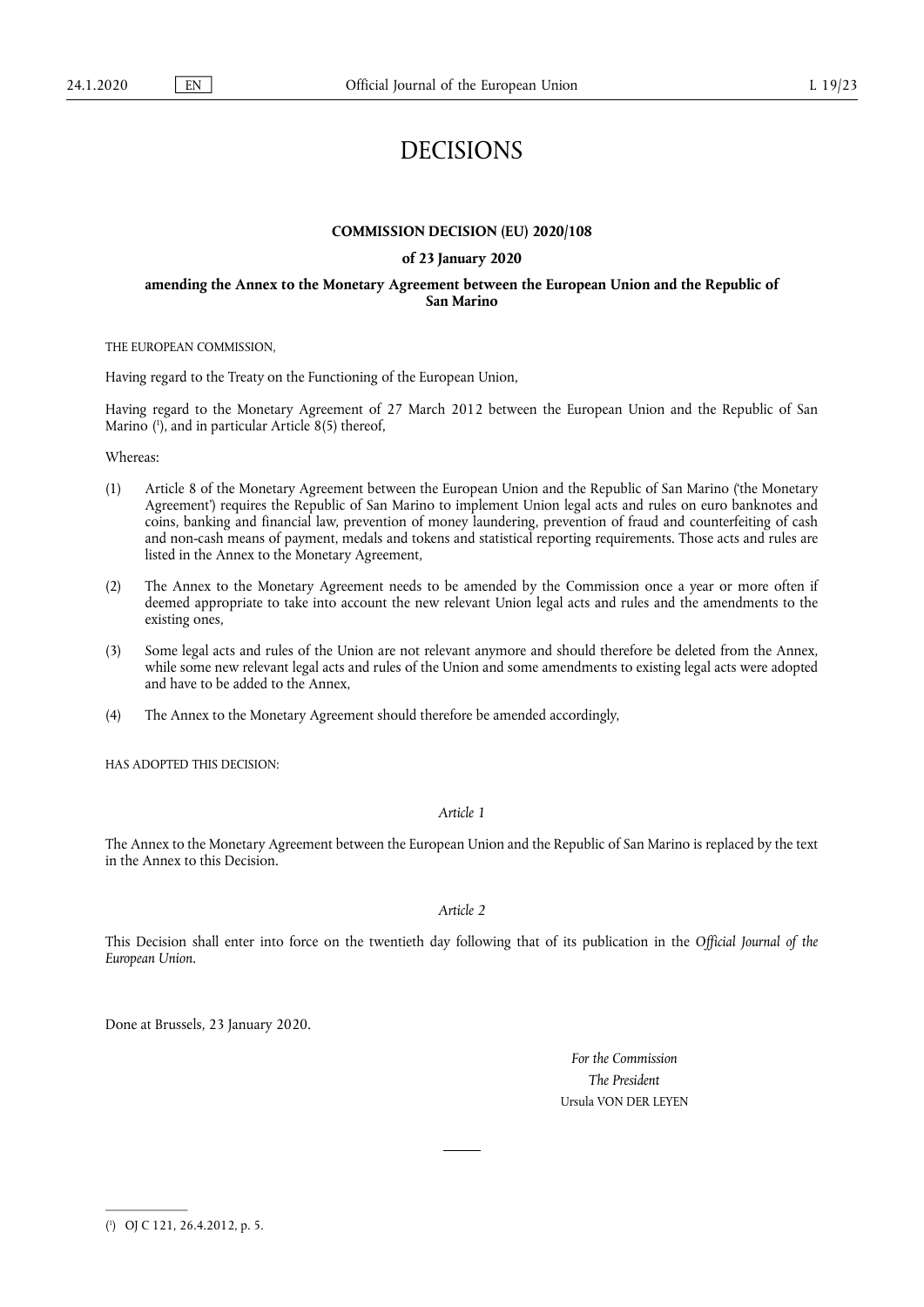*ANNEX* 

## *'ANNEX*

|                | Legal provisions to be implemented                                                                                                                                                                                                                                                                                                                                                                                                                          | Deadline for implementing |
|----------------|-------------------------------------------------------------------------------------------------------------------------------------------------------------------------------------------------------------------------------------------------------------------------------------------------------------------------------------------------------------------------------------------------------------------------------------------------------------|---------------------------|
|                | Prevention of money laundering                                                                                                                                                                                                                                                                                                                                                                                                                              |                           |
| 1              | Council Decision 2000/642/JHA of 17 October 2000 concerning arrangements<br>for cooperation between financial intelligence units of the Member States in respect<br>of exchanging information (OJ L 271, 24.10.2000, p. 4).                                                                                                                                                                                                                                 | 1 September 2013          |
| $\overline{2}$ | Council Framework Decision 2001/500/JHA of 26 June 2001 on money<br>laundering, the identification, tracing, freezing, seizing and confiscation of<br>instrumentalities and the proceeds of crime (OJ L 182, 5.7.2001, p. 1).                                                                                                                                                                                                                               |                           |
| 3              | Council Framework Decision 2005/212/JHA of 24 February 2005 on Confiscation<br>of Crime-Related Proceeds, Instrumentalities and Property (OJ L 68, 15.3.2005,<br>p. 49).                                                                                                                                                                                                                                                                                    | 1 October 2014 (1)        |
| $\overline{4}$ | Council Decision 2007/845/JHA of 6 December 2007 concerning cooperation<br>between Asset Recovery Offices of the Member States in the field of tracing and<br>identification of proceeds from, or other property related to, crime (OJ L 332,<br>18.12.2007, p. 103).                                                                                                                                                                                       |                           |
| 5              | Directive 2014/42/EU of the European Parliament and of the Council of 3 April<br>2014 on the freezing and confiscation of instrumentalities and proceeds of crime<br>in the European Union (OJ L 127, 29.4.2014, p. 39).                                                                                                                                                                                                                                    | 1 November 2016 $(2)$     |
| 6              | Regulation (EU) 2015/847 of the European Parliament and of the Council of 20<br>May 2015 on information accompanying transfers of funds and repealing<br>Regulation (EC) No 1781/2006 (OJ L 141, 5.6.2015, p. 1).                                                                                                                                                                                                                                           | 1 October 2017 (3)        |
| 7              | Directive (EU) 2015/849 of the European Parliament and of the Council of 20 May<br>2015 on the prevention of the use of the financial system for the purposes of<br>money laundering or terrorist financing, amending Regulation (EU) No 648/2012<br>of the European Parliament and of the Council, and repealing Directive<br>2005/60/EC of the European Parliament and of the Council and Commission<br>Directive 2006/70/EC (OJ L 141, 5.6.2015, p. 73). | 1 October 2017 (3)        |
|                | Amended by:                                                                                                                                                                                                                                                                                                                                                                                                                                                 |                           |
| 8              | Directive (EU) 2018/843 of the European Parliament and of the Council of 30 May<br>2018 amending Directive (EU) 2015/849 on the prevention of the use of the<br>financial system for the purposes of money laundering or terrorist financing, and<br>amending Directives 2009/138/EC and 2013/36/EU (OJ L 156, 19.6.2018, p. 43).                                                                                                                           | 31 December 2020 (6)      |
|                | Supplemented by:                                                                                                                                                                                                                                                                                                                                                                                                                                            |                           |
| 9              | Commission Delegated Regulation (EU) 2016/1675 of 14 July 2016<br>supplementing Directive (EU) 2015/849 of the European Parliament and of the<br>Council by identifying high-risk third countries with strategic deficiencies (OJ<br>L 254, 20.9.2016, p. 1).                                                                                                                                                                                               | 1 October 2017 $(5)$      |
|                | Amended by:                                                                                                                                                                                                                                                                                                                                                                                                                                                 |                           |
| 10             | Commission Delegated Regulation (EU) 2018/105 of 27 October 2017 amending<br>Delegated Regulation (EU) 2016/1675, as regards adding Ethiopia to the list of high-<br>risk third countries in the table in point I of the Annex (OJ L 19, 24.1.2018, p. 1).                                                                                                                                                                                                  | 31 March 2019 (6)         |
| 11             | Commission Delegated Regulation (EU) 2018/212 of 13 December 2017<br>amending Delegated Regulation (EU) 2016/1675 supplementing Directive (EU)<br>2015/849 of the European Parliament and of the Council, as regards adding Sri<br>Lanka, Trinidad and Tobago, and Tunisia to the table in point I of the Annex (OJ<br>L 41, 14.2.2018, p. 4).                                                                                                              | 31 March 2019 (6)         |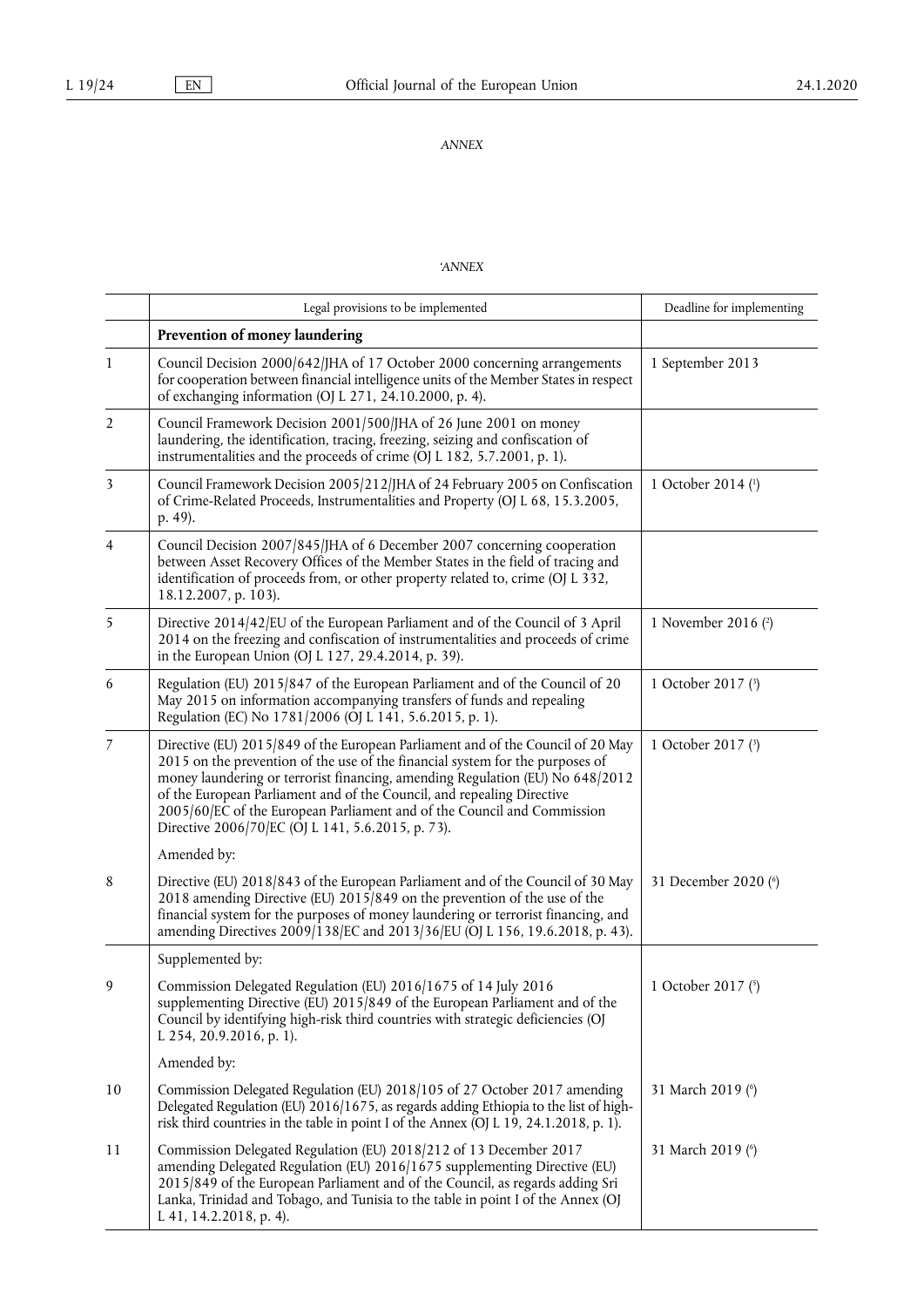|    | Legal provisions to be implemented                                                                                                                                                                                                                                                                                                                                                                                                         | Deadline for implementing |
|----|--------------------------------------------------------------------------------------------------------------------------------------------------------------------------------------------------------------------------------------------------------------------------------------------------------------------------------------------------------------------------------------------------------------------------------------------|---------------------------|
| 12 | Commission Delegated Regulation (EU) 2018/1108 of 7 May 2018 supplementing<br>Directive (EU) 2015/849 of the European Parliament and of the Council with<br>regulatory technical standards on the criteria for the appointment of central<br>contact points for electronic money issuers and payment service providers and<br>with rules on their functions (OJ L 203, 10.8.2018, p. 2).                                                   | 31 December 2020 (7)      |
| 13 | Commission Delegated Regulation (EU) 2018/1467 of 27 July 2018 amending<br>Delegated Regulation (EU) 2016/1675 supplementing Directive (EU) 2015/849 of<br>the European Parliament and of the Council, as regards adding Pakistan to the table<br>in point I of the Annex (OJ L 246, 2.10.2018, p. 1).                                                                                                                                     | 31 December 2019 (7)      |
| 14 | Commission Delegated Regulation (EU) 2019/758 of 31 January 2019<br>supplementing Directive (EU) 2015/849 of the European Parliament and of the<br>Council with regard to regulatory technical standards for the minimum action and<br>the type of additional measures credit and financial institutions must take to<br>mitigate money laundering and terrorist financing risk in certain third countries<br>(OJ L 125, 14.5.2019, p. 4). | 31 December 2020 (7)      |
| 15 | Regulation (EU) 2018/1672 of the European Parliament and of the Council of 23<br>October 2018 on controls on cash entering or leaving the Union and repealing<br>Regulation (EC) No 1889/2005 (OJ L 284, 12.11.2018, p. 6).                                                                                                                                                                                                                | 31 December 2021 (7)      |
| 16 | Directive (EU) 2018/1673 of the European Parliament and of the Council of 23<br>October 2018 on combating money laundering by criminal law (OJ L 284,<br>12.11.2018, p. 22).                                                                                                                                                                                                                                                               | 31 December 2021 (7)      |
|    | Prevention of fraud and counterfeiting                                                                                                                                                                                                                                                                                                                                                                                                     |                           |
| 17 | Council Regulation (EC) No 1338/2001 of 28 June 2001 laying down measures<br>necessary for the protection of the euro against counterfeiting (OJ L 181, 4.7.2001,<br>(p. 6)                                                                                                                                                                                                                                                                | 1 September 2013          |
|    | Amended by:                                                                                                                                                                                                                                                                                                                                                                                                                                |                           |
| 18 | Council Regulation (EC) No 44/2009 of 18 December 2008 amending Regulation<br>(EC) No 1338/2001 laying down measures necessary for the protection of the euro<br>against counterfeiting (OJ L 17, 22.1.2009, p. 1).                                                                                                                                                                                                                        |                           |
| 19 | Council Decision 2001/887/JHA of 6 December 2001 on the protection of the<br>euro against counterfeiting (OJ L 329, 14.12.2001, p. 1).                                                                                                                                                                                                                                                                                                     | 1 September 2013          |
| 20 | Council Decision 2003/861/EC of 8 December 2003 concerning analysis and<br>cooperation with regard to counterfeit euro coins (OJ L 325, 12.12.2003, p. 44).                                                                                                                                                                                                                                                                                | 1 September 2013          |
| 21 | Council Regulation (EC) No 2182/2004 of 6 December 2004 concerning medals<br>and tokens similar to euro coins (OJ L 373, 21.12.2004, p. 1).                                                                                                                                                                                                                                                                                                | 1 September 2013          |
|    | Amended by:                                                                                                                                                                                                                                                                                                                                                                                                                                |                           |
| 22 | Council Regulation (EC) No 46/2009 of 18 December 2008 amending Regulation<br>(EC) No 2182/2004 concerning medals and tokens similar to euro coins (OJ L 17,<br>22.1.2009, p. 5).                                                                                                                                                                                                                                                          |                           |
| 23 | Directive 2014/62/EU of the European Parliament and of the Council of 15 May<br>2014 on the protection of the euro and other currencies against counterfeiting by<br>criminal law, and replacing Council Framework Decision 2000/383/JHA (OJ<br>L 151, 21.5.2014, p. 1).                                                                                                                                                                   | 1 July 2016 $(2)$         |
| 24 | Directive (EU) 2019/713 of the European Parliament and of the Council of 17<br>April 2019 on combating fraud and counterfeiting of non-cash means of payment<br>and replacing Council Framework Decision 2001/413/JHA (OJ L 123, 10.5.2019,<br>p. 18).                                                                                                                                                                                     | 31 December 2021 (7)      |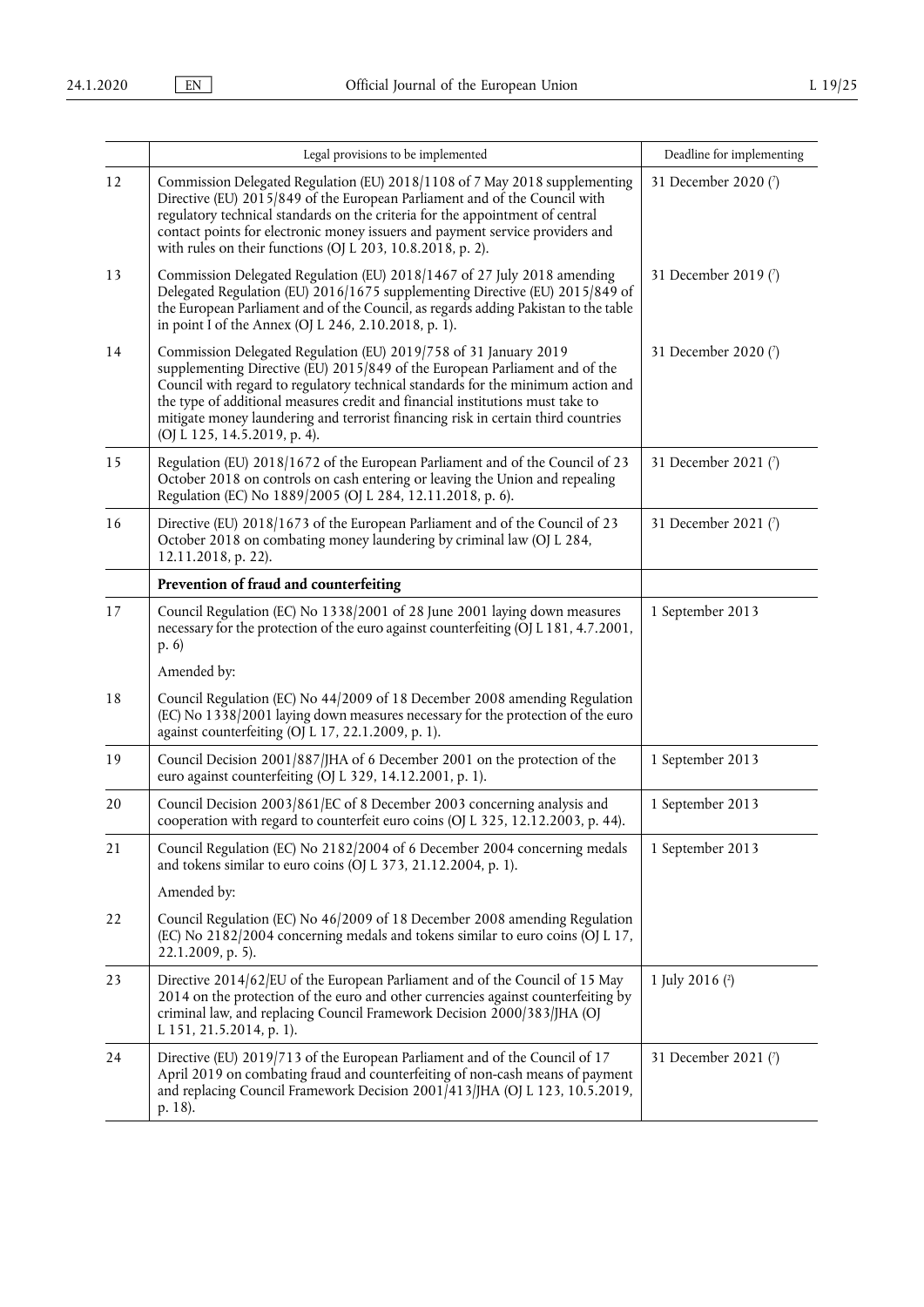|    | Legal provisions to be implemented                                                                                                                                                                                                                                                    | Deadline for implementing |
|----|---------------------------------------------------------------------------------------------------------------------------------------------------------------------------------------------------------------------------------------------------------------------------------------|---------------------------|
|    | Rules on euro banknotes and coins                                                                                                                                                                                                                                                     |                           |
| 25 | Council Regulation (EC) No 2532/98 of 23 November 1998 concerning the powers<br>of the European Central Bank to impose sanctions (OJ L 318, 27.11.1998, p. 4).                                                                                                                        | 1 September 2013          |
| 26 | Council Conclusions of 10 May 1999 on the quality management system for euro<br>coins                                                                                                                                                                                                 | 1 September 2013          |
| 27 | Communication from the Commission 2001/C 318/03 of 22 October 2001 on<br>copyright protection of the common face design of the euro coins $(C(2001) 600$<br>final) (OJ C 318, 13.11.2001, p. 3).                                                                                      | 1 September 2013          |
| 28 | Guideline of the European Central Bank ECB/2003/5 of 20 March 2003 on the<br>enforcement of measures to counter non-compliant reproductions of euro<br>banknotes and on the exchange and withdrawal of euro banknotes (OJ L 78,<br>25.3.2003, p. 20)                                  | 1 September 2013          |
|    | Amended by:                                                                                                                                                                                                                                                                           |                           |
| 29 | Guideline of the European Central Bank ECB/2013/11 of 19 April 2013 amending<br>Guideline ECB/2003/5 on the enforcement of measures to counter non-compliant<br>reproductions of euro banknotes and on the exchange and withdrawal of euro<br>banknotes (OJ L 118, 30.4.2013, p. 43). | 1 October 2013 (1)        |
| 30 | Decision of the European Central Bank ECB/2010/14 of 16 September 2010 on<br>the authenticity and fitness checking and recirculation of euro banknotes (OJ<br>L 267, 9.10.2010, p. 1).                                                                                                | 1 September 2013          |
|    | Amended by:                                                                                                                                                                                                                                                                           |                           |
| 31 | Decision of the European Central Bank ECB/2012/19 of 7 September 2012<br>amending Decision ECB/2010/14 on the authenticity and fitness checking and<br>recirculation of euro banknotes (2012/507/EU) (OJ L 253, 20.9.2012, p. 19).                                                    | 1 October 2013 (1)        |
| 32 | Regulation (EU) No 1210/2010 of the European Parliament and of the Council of<br>15 December 2010 concerning authentication of euro coins and handling of euro<br>coins unfit for circulation (OJ L 339, 22.12.2010, p. 1).                                                           | 1 September 2013          |
| 33 | Regulation (EU) No 1214/2011 of the European Parliament and of the Council of<br>16 November 2011 on the professional transport of euro cash by road between<br>euro-area Member States (OJ L 316, 29.11.2011, p. 1)                                                                  | 1 October 2014 (1)        |
| 34 | Regulation (EU) No 651/2012 of the European Parliament and of the Council of 4<br>July 2012 on the issuance of euro coins (OJ L 201, 27.7.2012, p. 135).                                                                                                                              | 1 October 2013 (1)        |
| 35 | Decision ECB/2013/10 on the denominations, specifications, reproduction,<br>exchange and withdrawal of euro banknotes (ECB/2013/10) (OJ L 118, 30.4.2013,<br>p. 37).                                                                                                                  | 1 October 2013 (1)        |
|    | Amended by:                                                                                                                                                                                                                                                                           |                           |
|    | Decision (EU) 2019/669 of the European Central Bank of 4 April 2019 amending<br>Decision ECB/2013/10 on the denominations, specifications, reproduction,<br>exchange and withdrawal of euro banknotes (OJ L 113, 29.4.2019, p. 6).                                                    | 31 December 2020 (7)      |
| 36 | Council Regulation (EU) No 729/2014 of 24 June 2014 on denominations and<br>technical specifications of euro coins intended for circulation (OJ L 194, 2.7.2014, p. 1).                                                                                                               | 1 October 2013 (1)        |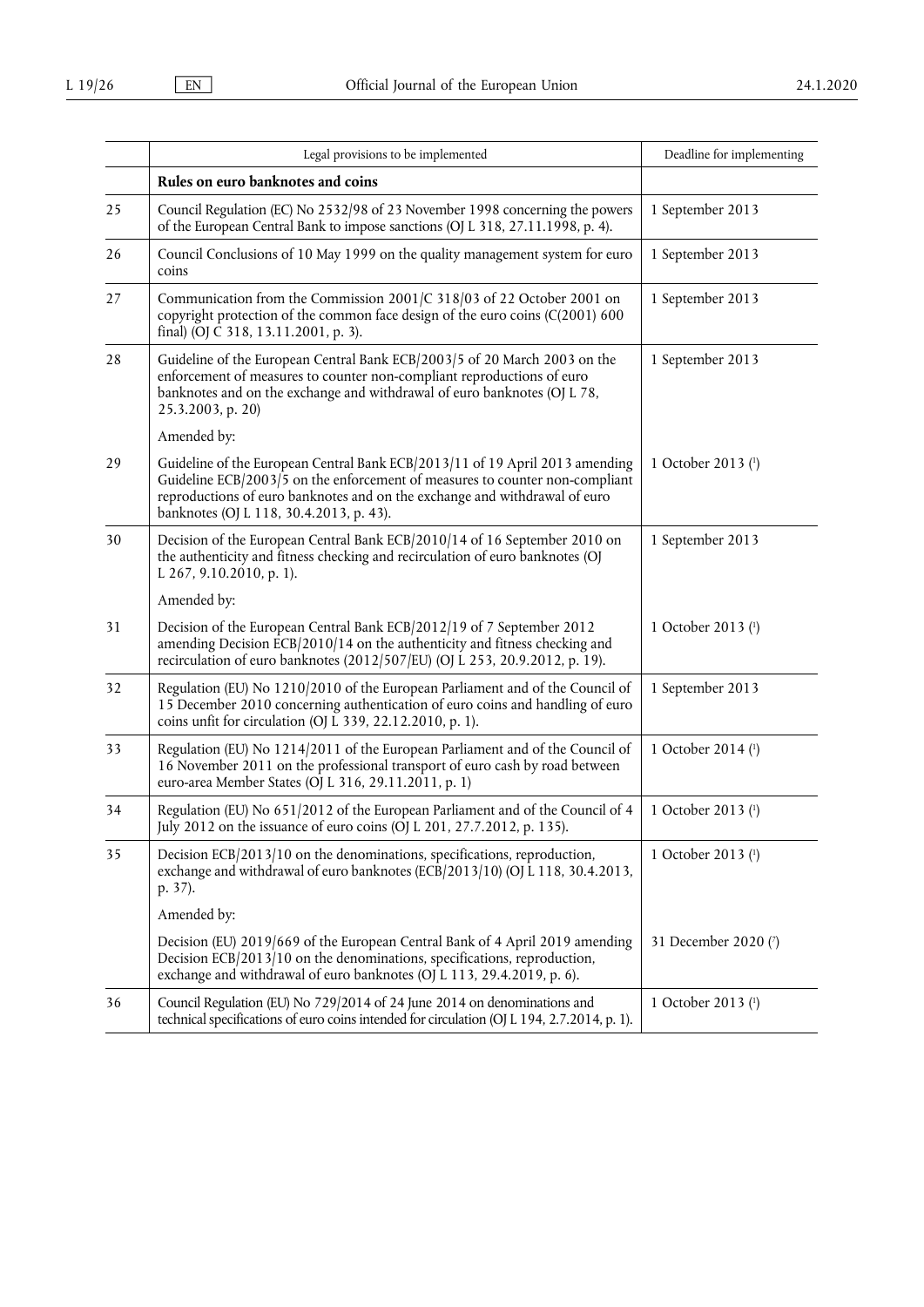|    | Legal provisions to be implemented                                                                                                                                                                                                                                                                                                                                                                                                                                                                                                                                              | Deadline for implementing |
|----|---------------------------------------------------------------------------------------------------------------------------------------------------------------------------------------------------------------------------------------------------------------------------------------------------------------------------------------------------------------------------------------------------------------------------------------------------------------------------------------------------------------------------------------------------------------------------------|---------------------------|
|    | <b>Banking and Financial Legislation</b>                                                                                                                                                                                                                                                                                                                                                                                                                                                                                                                                        |                           |
| 37 | Council Directive 86/635/EEC of 8 December 1986 on the annual accounts and<br>consolidated accounts of banks and other financial institutions (OJ L 372,<br>31.12.1986, p. 1).                                                                                                                                                                                                                                                                                                                                                                                                  | 1 September 2016          |
|    | Amended by:                                                                                                                                                                                                                                                                                                                                                                                                                                                                                                                                                                     |                           |
| 38 | Directive 2001/65/EC of the European Parliament and of the Council of 27<br>September 2001 amending Directives 78/660/EEC, 83/349/EEC and 86/635/EEC<br>as regards the valuation rules for the annual and consolidated accounts of certain<br>types of companies as well as of banks and other financial institutions (OJ L 283,<br>27.10.2001, p. 28).                                                                                                                                                                                                                         |                           |
| 39 | Directive 2003/51/EC of the European Parliament and of the Council of 18 June<br>2003 amending Directives 78/660/EEC, 83/349/EEC, 86/635/EEC and<br>91/674/EEC on the annual and consolidated accounts of certain types of<br>companies, banks and other financial institutions and insurance undertakings (OJ<br>L 178, 17.7.2003, p. 16).                                                                                                                                                                                                                                     |                           |
| 40 | Directive 2006/46/EC of the European Parliament and of the Council of 14 June<br>2006 amending Council Directives 78/660/EEC on the annual accounts of certain<br>types of companies, 83/349/EEC on consolidated accounts, 86/635/EEC on the<br>annual accounts and consolidated accounts of banks and other financial<br>institutions and 91/674/EEC on the annual accounts and consolidated accounts of<br>insurance undertakings (OJ L 224, 16.8.2006, p. 1).                                                                                                                |                           |
| 41 | Council Directive 89/117/EEC of 13 February 1989 on the obligations of branches<br>established in a Member State of credit institutions and financial institutions having<br>their head offices outside that Member State regarding the publication of annual<br>accounting documents (OJ L 44, 16.2.1989, p. 40).                                                                                                                                                                                                                                                              | 1 September 2018          |
| 42 | Directive 97/9/EC of the European Parliament and of the Council of 3 March 1997<br>on investment compensation schemes (OJ L 84, 26.3.1997, p. 22).                                                                                                                                                                                                                                                                                                                                                                                                                              | 1 September 2018          |
| 43 | Directive 98/26/EC of the European Parliament and of the Council of 19 May 1998<br>on settlement finality in payment and securities settlement systems (OJ L 166,<br>11.6.1998, p. 45).                                                                                                                                                                                                                                                                                                                                                                                         | 1 September 2018          |
|    | Amended by:                                                                                                                                                                                                                                                                                                                                                                                                                                                                                                                                                                     |                           |
| 44 | Directive 2009/44/EC of the European Parliament and of the Council of 6 May<br>2009 amending Directive 98/26/EC on settlement finality in payment and<br>securities settlement systems and Directive 2002/47/EC on financial collateral<br>arrangements as regards linked systems and credit claims (OJ L 146, 10.6.2009,<br>p. 37).                                                                                                                                                                                                                                            |                           |
| 45 | Directive 2010/78/EU of the European Parliament and of the Council of 24<br>November 2010 amending Directives 98/26/EC, 2002/87/EC, 2003/6/EC,<br>2003/41/EC, 2003/71/EC, 2004/39/EC, 2004/109/EC, 2005/60/EC, 2006/48/EC,<br>2006/49/EC and 2009/65/EC in respect of the powers of the European<br>Supervisory Authority (European Banking Authority), the European Supervisory<br>Authority (European Insurance and Occupational Pensions Authority) and the<br>European Supervisory Authority (European Securities and Markets Authority) (OJ<br>L 331, 15.12.2010, p. 120). |                           |
| 46 | Regulation (EU) No 648/2012 of the European Parliament and of the Council of 4<br>July 2012 on OTC derivatives, central counterparties and trade repositories (OJ<br>L 201, 27.7.2012, p. 1).                                                                                                                                                                                                                                                                                                                                                                                   | 30 September 2019 (3)     |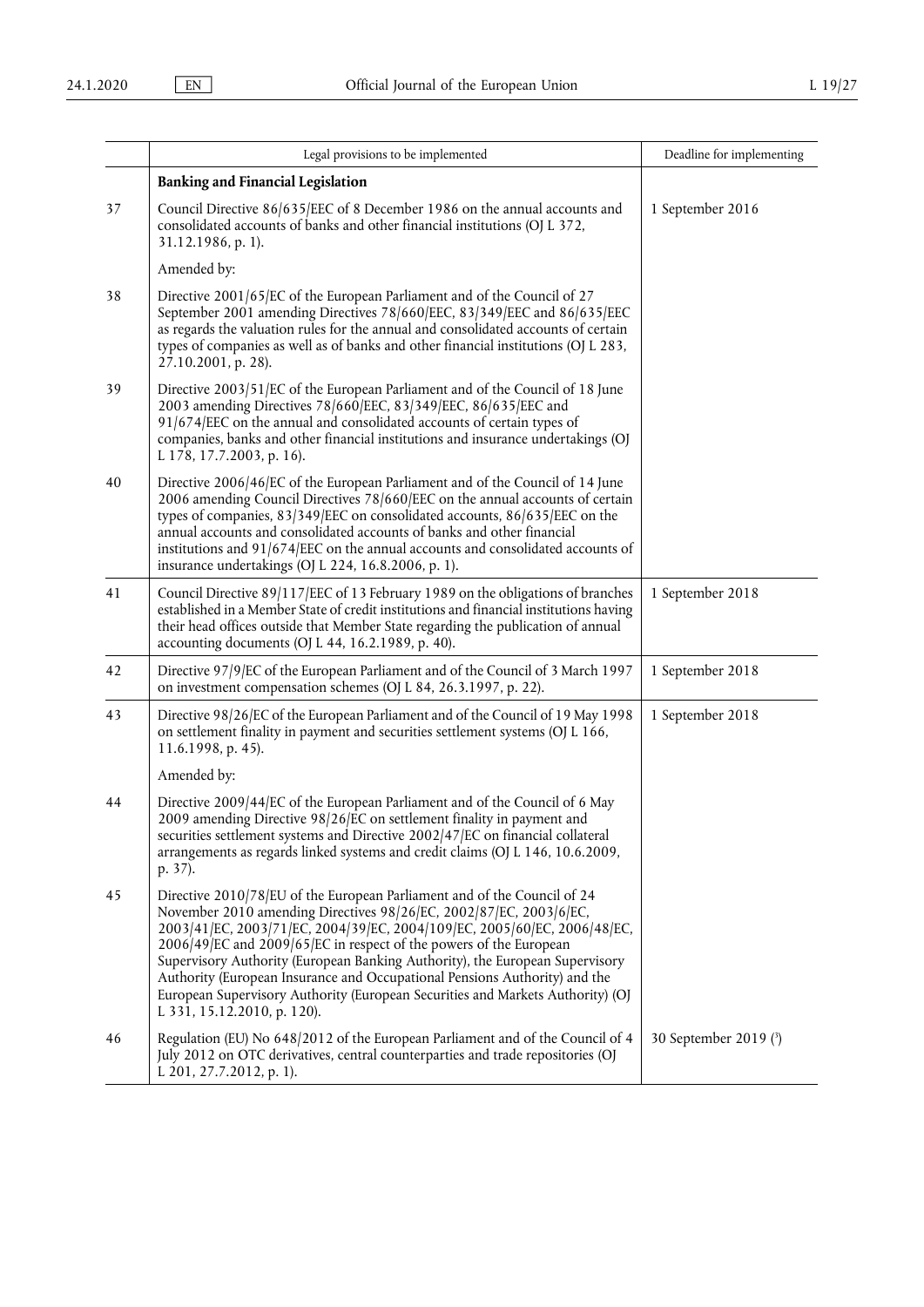|    | Legal provisions to be implemented                                                                                                                                                                                                                                                                                                                                                                                                                                                                              | Deadline for implementing |
|----|-----------------------------------------------------------------------------------------------------------------------------------------------------------------------------------------------------------------------------------------------------------------------------------------------------------------------------------------------------------------------------------------------------------------------------------------------------------------------------------------------------------------|---------------------------|
| 47 | Regulation (EU) No 909/2014 of the European Parliament and of the Council of 23<br>July 2014 on improving securities settlement in the European Union and on central<br>securities depositories and amending Directives 98/26/EC and 2014/65/EU and<br>Regulation (EU) No 236/2012 (OJ L 257, 28.8.2014, p. 1).                                                                                                                                                                                                 | 1 September 2018          |
| 48 | Directive 2001/24/EC of the European Parliament and of the Council of 4 April<br>2001 on the reorganisation and winding up of credit institutions (OJ L 125,<br>$5.5.2001$ , p. 15)                                                                                                                                                                                                                                                                                                                             | 1 September 2018          |
|    | Amended by:                                                                                                                                                                                                                                                                                                                                                                                                                                                                                                     |                           |
| 49 | Directive 2014/59/EU of the European Parliament and of the Council of 15 May<br>2014 establishing a framework for the recovery and resolution of credit<br>institutions and investment firms and amending Council Directive 82/891/EEC,<br>and Directives 2001/24/EC, 2002/47/EC, 2004/25/EC, 2005/56/EC, 2007/36/EC,<br>2011/35/EU, 2012/30/EU and 2013/36/EU, and Regulations (EU) No 1093/2010<br>and (EU) No 648/2012, of the European Parliament and of the Council (OJ L 173,<br>12.6.2014, p. 190).      |                           |
| 50 | Directive 2002/47/EC of the European Parliament and of the Council of 6 June<br>2002 on financial collateral arrangements (OJ L 168, 27.6.2002, p. 43).                                                                                                                                                                                                                                                                                                                                                         | 1 September 2018          |
|    | Amended by:                                                                                                                                                                                                                                                                                                                                                                                                                                                                                                     |                           |
| 51 | Directive 2009/44/EC of the European Parliament and of the Council of 6 May<br>2009 amending Directive 98/26/EC on settlement finality in payment and<br>securities settlement systems and Directive 2002/47/EC on financial collateral<br>arrangements as regards linked systems and credit claims (OJ L 146, 10.6.2009,<br>p. 37).                                                                                                                                                                            |                           |
| 52 | Directive 2014/59/EU of the European Parliament and of the Council of 15 May<br>2014 establishing a framework for the recovery and resolution of credit<br>institutions and investment firms and amending Council Directive 82/891/EEC,<br>and Directives 2001/24/EC, 2002/47/EC, 2004/25/EC, 2005/56/EC, 2007/36/EC,<br>2011/35/EU, 2012/30/EU and 2013/36/EU, and Regulations (EU) No 1093/2010<br>and (EU) No 648/2012, of the European Parliament and of the Council (OJ L 173,<br>12.6.2014, p. 190).      | 1 September 2018 (2)      |
| 53 | Directive 2002/87/EC of the European Parliament and of the Council of 16<br>December 2002 on the supplementary supervision of credit institutions, insurance<br>undertakings and investment firms in a financial conglomerate and amending<br>Council Directives 73/239/EEC, 79/267/EEC, 92/49/EEC, 92/96/EEC, 93/6/EEC<br>and 93/22/EEC, and Directives 98/78/EC and 2000/12/EC of the European<br>Parliament and of the Council (OJ L 35, 11.2.2003, p. 1) and the related level 2<br>measures as appropriate | 1 September 2018          |
|    | Amended by:                                                                                                                                                                                                                                                                                                                                                                                                                                                                                                     |                           |
| 54 | Directive 2005/1/EC of the European Parliament and of the Council of 9 March<br>2005 amending Council Directives 73/239/EEC, 85/611/EEC, 91/675/EEC,<br>92/49/EEC and 93/6/EEC and Directives 94/19/EC, 98/78/EC, 2000/12/EC,<br>2001/34/EC, 2002/83/EC and 2002/87/EC in order to establish a new<br>organisational structure for financial services committees (OJ L 79, 24.3.2005,<br>p. 9).                                                                                                                 |                           |
| 55 | Directive 2008/25/EC of the European Parliament and of the Council of 11 March<br>2008 amending Directive 2002/87/EC on the supplementary supervision of credit<br>institutions, insurance undertakings and investment firms in a financial<br>conglomerate, as regards the implementing powers conferred on the Commission<br>(OJ L 81, 20.3.2008, p. 40).                                                                                                                                                     |                           |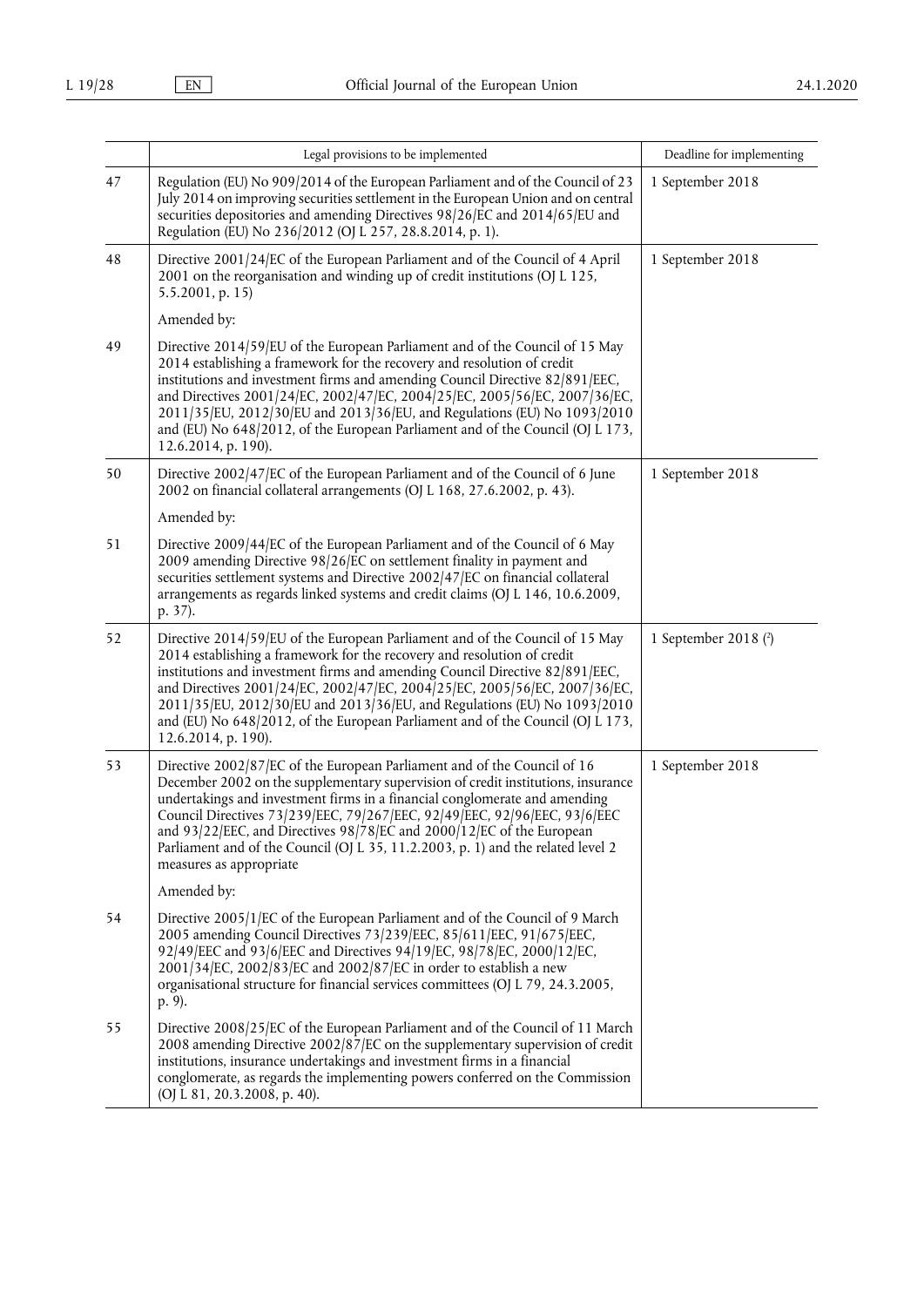|    | Legal provisions to be implemented                                                                                                                                                                                                                                                                                                                                                                                                                                                                                                                                               | Deadline for implementing |
|----|----------------------------------------------------------------------------------------------------------------------------------------------------------------------------------------------------------------------------------------------------------------------------------------------------------------------------------------------------------------------------------------------------------------------------------------------------------------------------------------------------------------------------------------------------------------------------------|---------------------------|
| 56 | Directive 2010/78/EU of the European Parliament and of the Council of 24<br>November 2010 amending Directives 98/26/EC, 2002/87/EC, 2003/6/EC,<br>2003/41/EC, 2003/71/EC, 2004/39/EC, 2004/109/EC, 2005/60/EC, 2006/48/EC,<br>2006/49/EC and 2009/65/EC in respect of the powers of the European<br>Supervisory Authority (European Banking Authority), the European Supervisory<br>Authority (European Insurance and Occupational Pensions Authority) and the<br>European Supervisory Authority (European Securities and Markets Authority) (OJ<br>L 331, 15.12.2010, p. 120).  |                           |
| 57 | Directive 2011/89/EU of the European Parliament and of the Council of 16<br>November 2011 amending Directives 98/78/EC, 2002/87/EC, 2006/48/EC and<br>2009/138/EC as regards the supplementary supervision of financial entities in a<br>financial conglomerate (OJ L 326, 8.12.2011, p. 113).                                                                                                                                                                                                                                                                                   |                           |
| 58 | Directive 2013/36/EU of the European Parliament and of the Council of 26 June<br>2013 on access to the activity of credit institutions and the prudential supervision<br>of credit institutions and investment firms, amending Directive 2002/87/EC and<br>repealing Directives 2006/48/EC and 2006/49/EC (OJ L 176, 27.6.2013, p. 338).                                                                                                                                                                                                                                         |                           |
| 59 | Directive 2004/39/EC of the European Parliament and of the Council of 21 April<br>2004 on markets in financial instruments amending Council Directives<br>85/611/EEC and 93/6/EEC and Directive 2000/12/EC of the European Parliament<br>and of the Council and repealing Council Directive 93/22/EEC (OJ L 145,<br>30.4.2004, p. 1) and the related level 2 measures as appropriate                                                                                                                                                                                             | 1 September 2018          |
|    | Amended by:                                                                                                                                                                                                                                                                                                                                                                                                                                                                                                                                                                      |                           |
| 60 | Directive 2006/31/EC of the European Parliament and of the Council of 5 April<br>2006 amending directive 2004/39/EC on markets in financial instruments, as<br>regards certain deadlines (OJ L 114, 27.4.2006, p. 60).                                                                                                                                                                                                                                                                                                                                                           |                           |
| 61 | Directive 2007/44/EC of the European Parliament and of the Council of 5<br>September 2007 amending Council Directive 92/49/EEC and Directives<br>2002/83/EC, 2004/39/EC, 2005/68/EC and 2006/48/EC as regards procedural<br>rules and evaluation criteria for the prudential assessment of acquisitions and<br>increase of holdings in the financial sector (OJ L 247, 21.9.2007, p. 1).                                                                                                                                                                                         |                           |
| 62 | Directive 2008/10/EC of the European Parliament and of the Council of 11 March<br>2008 amending Directive 2004/39/EC on markets in financial instruments, as<br>regards the implementing powers conferred on the Commission (OJ L 76,<br>19.3.2008, p. 33).                                                                                                                                                                                                                                                                                                                      |                           |
| 63 | Directive 2010/78/EU of the European Parliament and of the Council of 24<br>November 2010 amending Directives 98/26/EC, 2002/87/EC, 2003/6/EC,<br>2003/41/EC, 2003/71/EC, 2004/39/EC, 2004/109/EC, 2005/60/EC, 2006/48/EC,<br>2006/49/EC, and 2009/65/EC in respect of the powers of the European<br>Supervisory Authority (European Banking Authority), the European Supervisory<br>Authority (European Insurance and Occupational Pensions Authority) and the<br>European Supervisory Authority (European Securities and Markets Authority) (OJ<br>L 331, 15.12.2010, p. 120). |                           |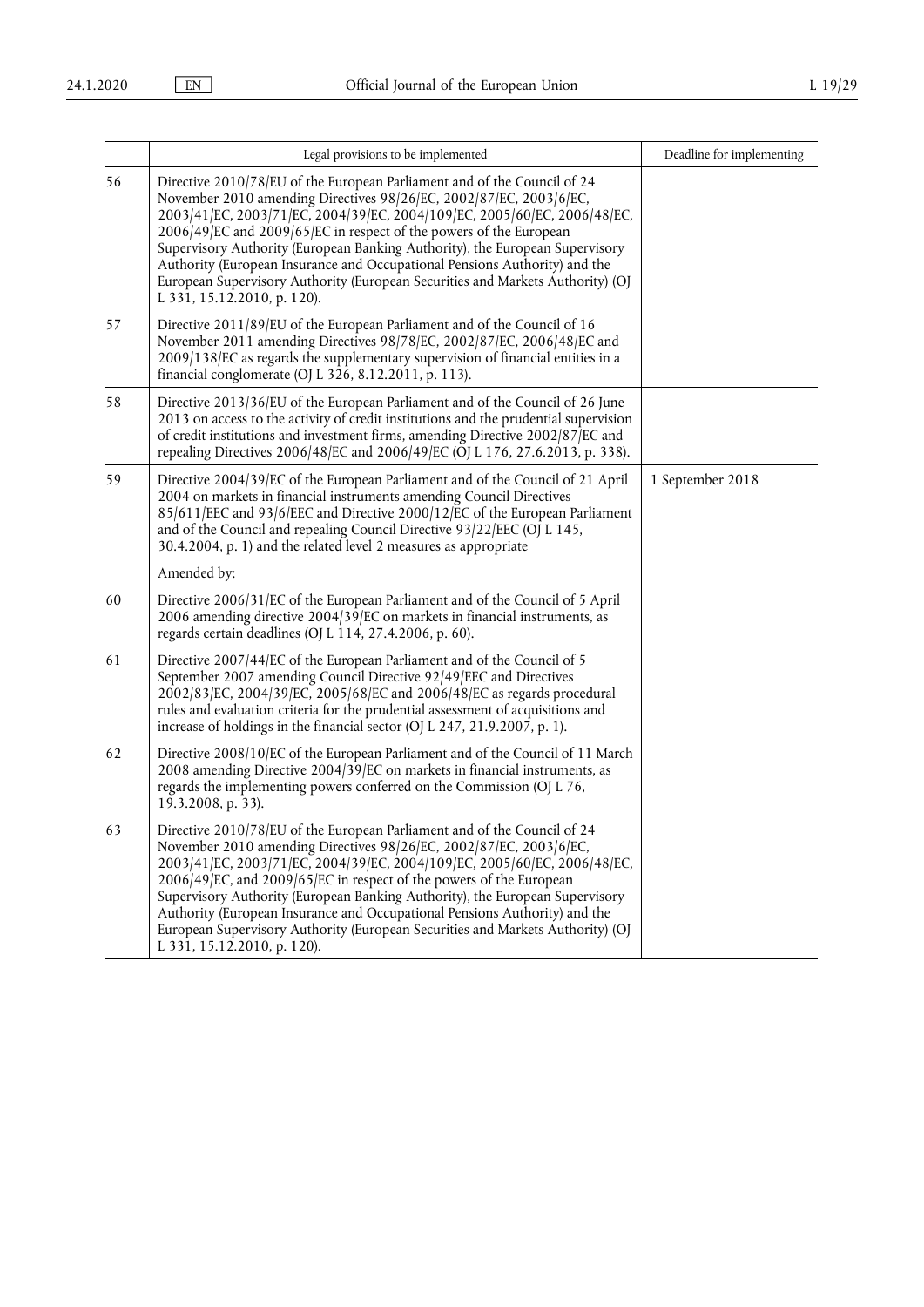|        | Legal provisions to be implemented                                                                                                                                                                                                                                                                                                                                                                                                                                                                         | Deadline for implementing |
|--------|------------------------------------------------------------------------------------------------------------------------------------------------------------------------------------------------------------------------------------------------------------------------------------------------------------------------------------------------------------------------------------------------------------------------------------------------------------------------------------------------------------|---------------------------|
| 64     | Regulation (EC) No 924/2009 of the European Parliament and of the Council of 16<br>September 2009 on cross-border payments in the Community and repealing<br>Regulation (EC) No 2560/2001 (OJ L 266, 9.10.2009, p. 11).                                                                                                                                                                                                                                                                                    | 1 September 2018          |
|        | Amended by:                                                                                                                                                                                                                                                                                                                                                                                                                                                                                                |                           |
| 65     | Regulation (EU) No 260/2012 of the European Parliament and of the Council of 14<br>March 2012 establishing technical and business requirements for credit transfers<br>and direct debits in euro and amending Regulation (EC) No 924/2009 (OJ L 94,<br>30.3.2012, p. 22).                                                                                                                                                                                                                                  | 1 September 2018 $(1)$    |
| 66     | Directive 2009/110/EC of the European Parliament and of the Council of 16<br>September 2009 on the taking up, pursuit and prudential supervision of the<br>business of electronic money institutions amending Directives 2005/60/EC and<br>2006/48/EC and repealing Directive 2000/46/EC (OJ L 267, 10.10.2009, p. 7).                                                                                                                                                                                     | 1 September 2016          |
|        | Amended by:                                                                                                                                                                                                                                                                                                                                                                                                                                                                                                |                           |
| 67     | Directive 2013/36/EU of the European Parliament and of the Council of 26 June<br>2013 on access to the activity of credit institutions and the prudential supervision<br>of credit institutions and investment firms, amending Directive 2002/87 EC and<br>repealing Directives 2006/48/EC and 2006/49/EC (OJ L 176, 27.6.2013, p. 338).                                                                                                                                                                   | 1 September 2017 $(3)$    |
| 68     | Directive (EU) 2015/2366 of the European Parliament and of the Council of 25<br>November 2015 on payment services in the internal market, amending Directives<br>2002/65/EC, 2009/110/EC and 2013/36/EU and Regulation (EU) No 1093/2010,<br>and repealing Directive 2007/64/EC (OJ L 337, 23.12.2015, p. 35).                                                                                                                                                                                             | 30 September 2018 (4)     |
| 69     | Regulation (EU) No 1093/2010 of the European Parliament and of the Council of<br>24 November 2010 establishing a European Supervisory Authority (European<br>Banking Authority), amending Decision No 716/2009/EC and repealing<br>Commission Decision 2009/78/EC (OJ L, 331, 15.12.2010, p. 12).                                                                                                                                                                                                          | 1 September 2016          |
|        | Amended by:                                                                                                                                                                                                                                                                                                                                                                                                                                                                                                |                           |
| $70\,$ | Regulation (EU) No 1022/2013 of the European Parliament and of the Council of<br>22 October 2013 amending Regulation (EU) No 1093/2010 establishing a<br>European Supervisory Authority (European Banking Authority) as regards the<br>conferral of specific tasks on the European Central Bank pursuant to Council<br>Regulation (EU) No 1024/2013 (OJ L 287, 29.10.2013, p. 5).                                                                                                                          |                           |
| 71     | Directive 2014/17/EU of the European Parliament and of the Council of 4 February<br>2014 on credit agreements for consumers relating to residential immovable<br>property and amending Directives 2008/48/EC and 2013/36/EU and Regulation<br>(EU) No 1093/2010 (OJ L 60, 28.2.2014, p. 34).                                                                                                                                                                                                               |                           |
| 72     | Directive 2014/59/EU of the European Parliament and of the Council of 15 May<br>2014 establishing a framework for the recovery and resolution of credit<br>institutions and investment firms and amending Council Directive 82/891/EEC,<br>and Directives 2001/24/EC, 2002/47/EC, 2004/25/EC, 2005/56/EC, 2007/36/EC,<br>2011/35/EU, 2012/30/EU and 2013/36/EU, and Regulations (EU) No 1093/2010<br>and (EU) No 648/2012, of the European Parliament and of the Council (OJ L 173,<br>12.6.2014, p. 190). | 1 September 2018 (3)      |
| 73     | Directive (EU) 2015/2366 of the European Parliament and of the Council of 25<br>November 2015 on payment services in the internal market, amending Directives<br>2002/65/EC, 2009/110/EC and 2013/36/EU and Regulation (EU) No 1093/2010,<br>and repealing Directive 2007/64/EC (OJ L 337, 23.12.2015, p. 35).                                                                                                                                                                                             | 30 September 2018 (4)     |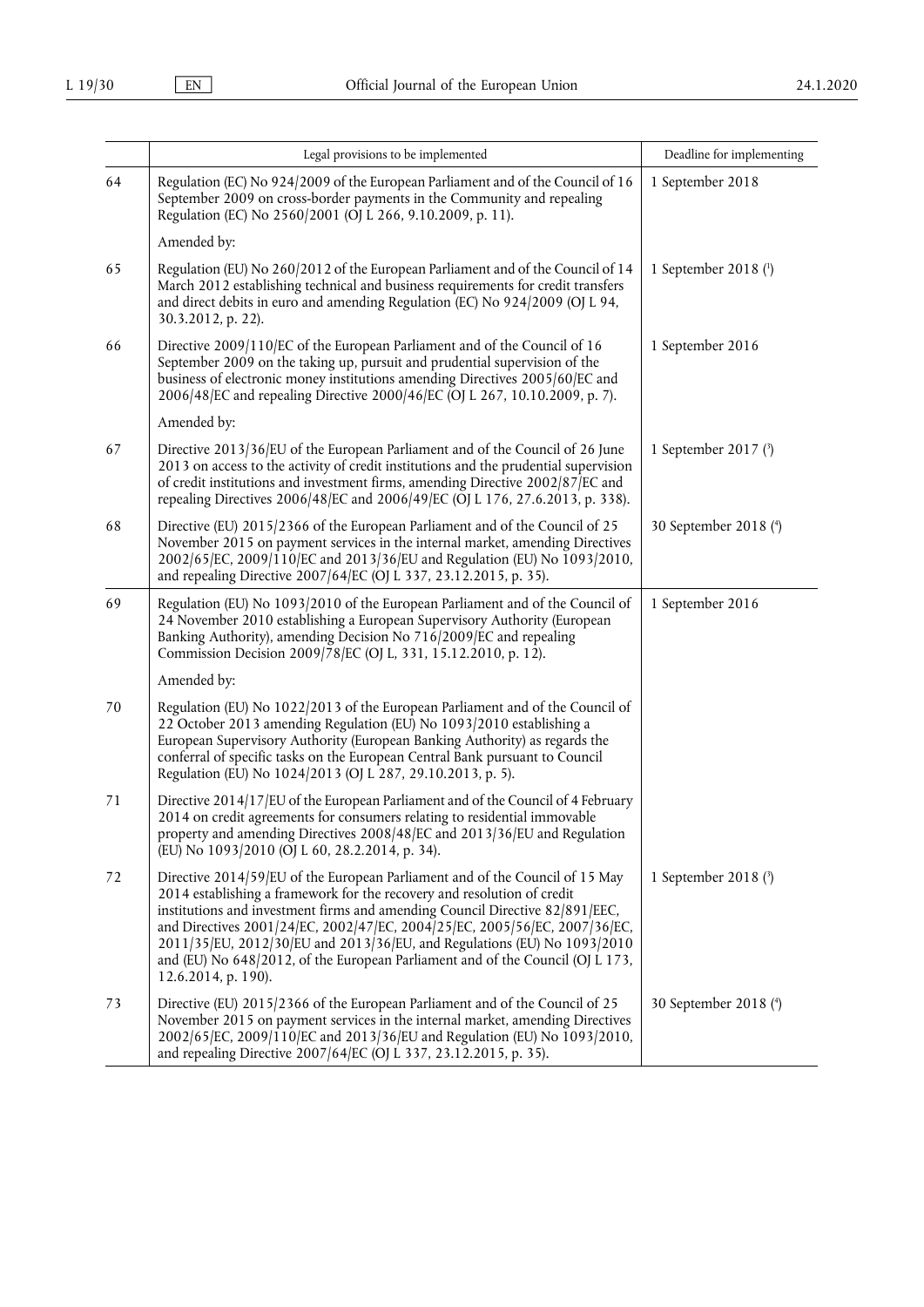|    | Legal provisions to be implemented                                                                                                                                                                                                                                                                                                                                                                                                                                                                         | Deadline for implementing |
|----|------------------------------------------------------------------------------------------------------------------------------------------------------------------------------------------------------------------------------------------------------------------------------------------------------------------------------------------------------------------------------------------------------------------------------------------------------------------------------------------------------------|---------------------------|
| 74 | Regulation (EU) No 1095/2010 of the European Parliament and of the Council of<br>24 November 2010 establishing a European Supervisory Authority (European<br>Securities and Markets Authority), amending Decision No 716/2009/EC and<br>repealing Commission Decision 2009/77/EC (OJ L 331, 15.12.2010, p. 84).                                                                                                                                                                                            | 1 September 2016          |
|    | Amended by:                                                                                                                                                                                                                                                                                                                                                                                                                                                                                                |                           |
| 75 | Directive 2011/61/EU of the European Parliament and of the Council of 8 June<br>2011 on Alternative Investment Fund Managers and amending Directives<br>2003/41/EC and 2009/65/EC and Regulations (EC) No 1060/2009 and (EU) No<br>1095/2010 (OJ L 174, 1.7.2011, p. 1).                                                                                                                                                                                                                                   |                           |
| 76 | Regulation (EU) No 258/2014 of the European Parliament and of the Council of 3<br>April 2014 establishing a Union programme to support specific activities in the<br>field of financial reporting and auditing for the period of 2014-20 and repealing<br>Decision No 716/2009/EC (OJ L 105, 8.4.2014, p. 1).                                                                                                                                                                                              |                           |
| 77 | Directive 2014/51/EU of the European Parliament and of the Council of 16 April<br>2014 amending Directives 2003/71/EC and 2009/138/EC and Regulations (EC)<br>No 1060/2009, (EU) No 1094/2010 and (EU) No 1095/2010 in respect of the<br>powers of the European Supervisory Authority (European Insurance and<br>Occupational Pensions Authority) and the European Supervisory Authority<br>(European Securities and Markets Authority) (OJ L 153, 22.5.2014, p. 1).                                       |                           |
| 78 | Regulation (EU) No 260/2012 of the European Parliament and of the Council of 14<br>March 2012 establishing technical and business requirements for credit transfers<br>and direct debits in euro and amending Regulation (EC) No 924/2009 (OJ L 94,<br>30.3.2012, p. 22).                                                                                                                                                                                                                                  | 1 April 2018 (2)          |
|    | Amended by:                                                                                                                                                                                                                                                                                                                                                                                                                                                                                                |                           |
| 79 | Regulation (EU) No 248/2014 of the European Parliament and of the Council of 26<br>February 2014 amending Regulation (EU) No 260/2012 as regards the migration<br>to Union-wide credit transfers and direct debits (OJ L 84, 20.3.2014, p. 1).                                                                                                                                                                                                                                                             |                           |
| 80 | Regulation (EU) No 648/2012 of the European Parliament and of the Council of 4<br>July 2012 on OTC derivatives, central counterparties and trade repositories, (OJ<br>L 201, 27.7.2012, p. 1) and the related level 2 measures as appropriate                                                                                                                                                                                                                                                              | 30 September 2019 (3)     |
|    | Amended by:                                                                                                                                                                                                                                                                                                                                                                                                                                                                                                |                           |
| 81 | Regulation (EU) No 575/2013 of the European Parliament and of the Council of 26<br>June 2013 on prudential requirements for credit institutions and investment firms<br>and amending Regulation (EU) No 648/2012 (OJ L 176, 27.6.2013, p. 1).                                                                                                                                                                                                                                                              |                           |
| 82 | Directive 2014/59/EU of the European Parliament and of the Council of 15 May<br>2014 establishing a framework for the recovery and resolution of credit<br>institutions and investment firms and amending Council Directive 82/891/EEC,<br>and Directives 2001/24/EC, 2002/47/EC, 2004/25/EC, 2005/56/EC, 2007/36/EC,<br>2011/35/EU, 2012/30/EU and 2013/36/EU, and Regulations (EU) No 1093/2010<br>and (EU) No 648/2012, of the European Parliament and of the Council (OJ L 173,<br>12.6.2014, p. 190). |                           |
| 83 | Regulation (EU) No 600/2014 of the European Parliament and of the Council of 15<br>May 2014 on markets in financial instruments and amending Regulation (EU) No<br>648/2012 (OJ L 173, 12.6.2014, p. 84).                                                                                                                                                                                                                                                                                                  | 31 December 2020 (3)      |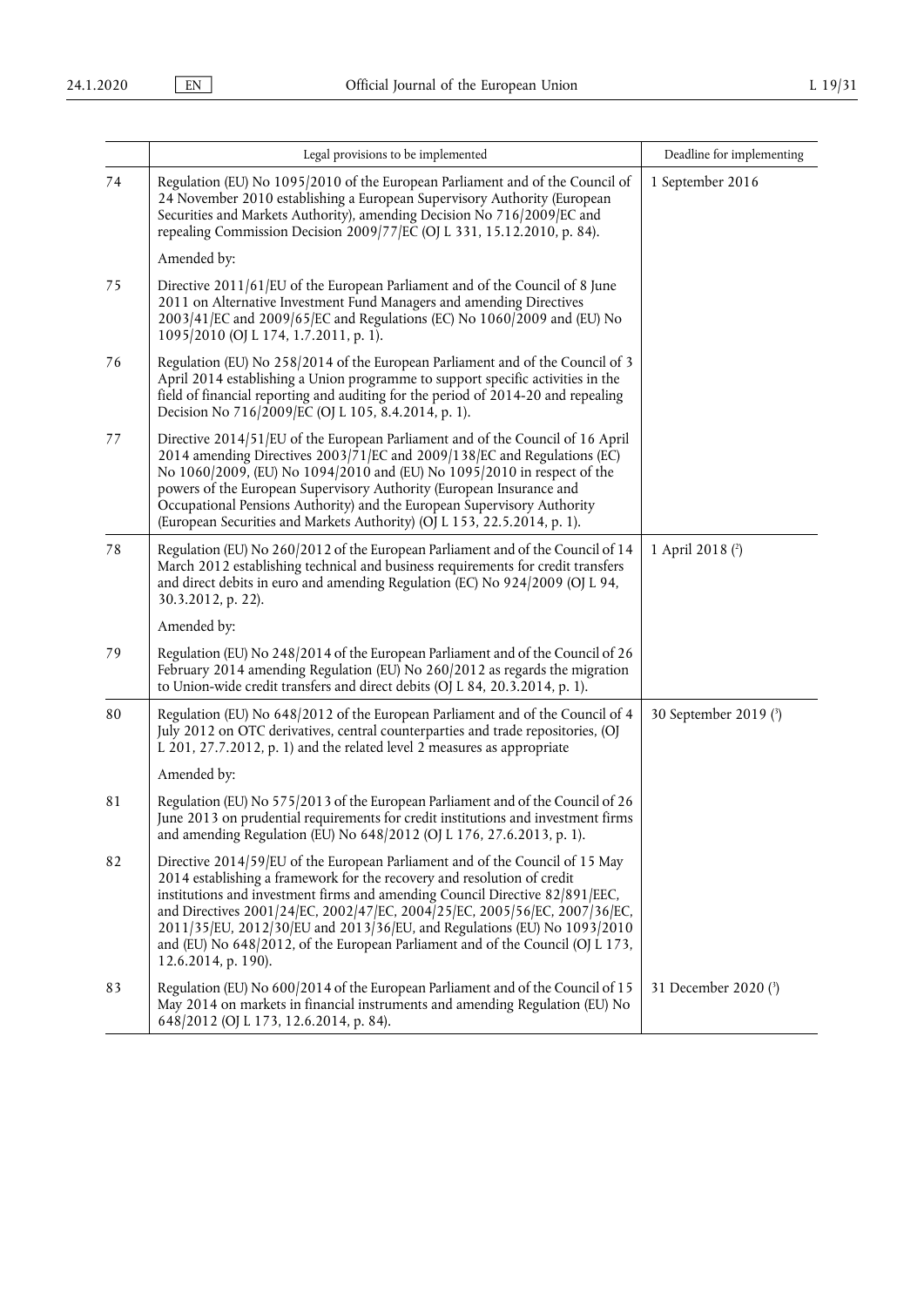|    | Legal provisions to be implemented                                                                                                                                                                                                                                                                                                                                                                                                                                                                         | Deadline for implementing |
|----|------------------------------------------------------------------------------------------------------------------------------------------------------------------------------------------------------------------------------------------------------------------------------------------------------------------------------------------------------------------------------------------------------------------------------------------------------------------------------------------------------------|---------------------------|
| 84 | Directive (EU) 2015/849 of the European Parliament and of the Council of 20 May<br>2015 on the prevention of the use of the financial system for the purposes of<br>money laundering or terrorist financing, amending Regulation (EU) No 648/2012<br>of the European Parliament and of the Council, and repealing Directive<br>2005/60/EC of the European Parliament and of the Council and Commission<br>Directive 2006/70/EC (OJ L 141, 5.6.2015, p. 73).                                                |                           |
| 85 | Regulation (EU) 2015/2365 of the European Parliament and of the Council of 25<br>November 2015 on transparency of securities financing transactions and of reuse<br>and amending Regulation (EU) No 648/2012 (OJ L 337, 23.12.2015, p. 1).                                                                                                                                                                                                                                                                 | 30 September 2019 (4)     |
| 86 | Regulation (EU) No 575/2013 of the European Parliament and of the Council of 26<br>June 2013 on prudential requirements for credit institutions and investment firms<br>and amending Regulation (EU) No 648/2012 (OJ L 176, 27.6.2013, p. 1) and the<br>related level 2 measures as appropriate                                                                                                                                                                                                            | 1 September 2017 (1)      |
|    | Amended by:                                                                                                                                                                                                                                                                                                                                                                                                                                                                                                |                           |
| 87 | Regulation (EU) 2017/2395 of the European Parliament and of the Council of 12<br>December 2017 amending Regulation (EU) No 575/2013 as regards transitional<br>arrangements for mitigating the impact of the introduction of IFRS 9 on own funds<br>and for the large exposures treatment of certain public sector exposures<br>denominated in the domestic currency of any Member State (OJ L 345,<br>27.12.2017, p. 27).                                                                                 | 30 June 2019 (6)          |
| 88 | Regulation (EU) 2017/2401 of the European Parliament and of the Council of 12<br>December 2017 amending Regulation (EU) No 575/2013 on prudential<br>requirements for credit institutions and investment firms (OJ L 347, 28.12.2017,<br>p. 1).                                                                                                                                                                                                                                                            | 31 March 2020 (6)         |
| 89 | Regulation (EU) 2019/630 of the European Parliament and of the Council of 17<br>April 2019 amending Regulation (EU) No 575/2013 as regards minimum loss<br>coverage for non-performing exposures (OJ L 111, 25.4.2019, p. 4).                                                                                                                                                                                                                                                                              | 31 December 2020 (7)      |
| 90 | Directive 2013/36/EU of the European Parliament and of the Council of 26 June<br>2013 on access to the activity of credit institutions and the prudential supervision<br>of credit institutions and investment firms, amending Directive 2002/87 EC and<br>repealing Directives 2006/48/EC and 2006/49/EC (OJ L 176, 27.6.2013, p. 338)<br>and the related level 2 measures as appropriate                                                                                                                 | 1 September 2017 (1)      |
|    | Amended by:                                                                                                                                                                                                                                                                                                                                                                                                                                                                                                |                           |
| 91 | Directive 2014/59/EU of the European Parliament and of the Council of 15 May<br>2014 establishing a framework for the recovery and resolution of credit<br>institutions and investment firms and amending Council Directive 82/891/EEC,<br>and Directives 2001/24/EC, 2002/47/EC, 2004/25/EC, 2005/56/EC, 2007/36/EC,<br>2011/35/EU, 2012/30/EU and 2013/36/EU, and Regulations (EU) No 1093/2010<br>and (EU) No 648/2012, of the European Parliament and of the Council (OJ L 173,<br>12.6.2014, p. 190). | 1 September 2018 (3)      |
| 92 | Regulation (EU) No 596/2014 of the European Parliament and of the Council of 16<br>April 2014 on market abuse (market abuse regulation) and repealing Directive<br>2003/6/EC of the European Parliament and of the Council and Commission<br>Directives 2003/124/EC, 2003/125/EC and 2004/72/EC (OJ L 173, 12.6.2014,<br>p. 1) and the related level 2 measures as appropriate.                                                                                                                            | 30 September 2018 (4)     |
|    | Amended by:                                                                                                                                                                                                                                                                                                                                                                                                                                                                                                |                           |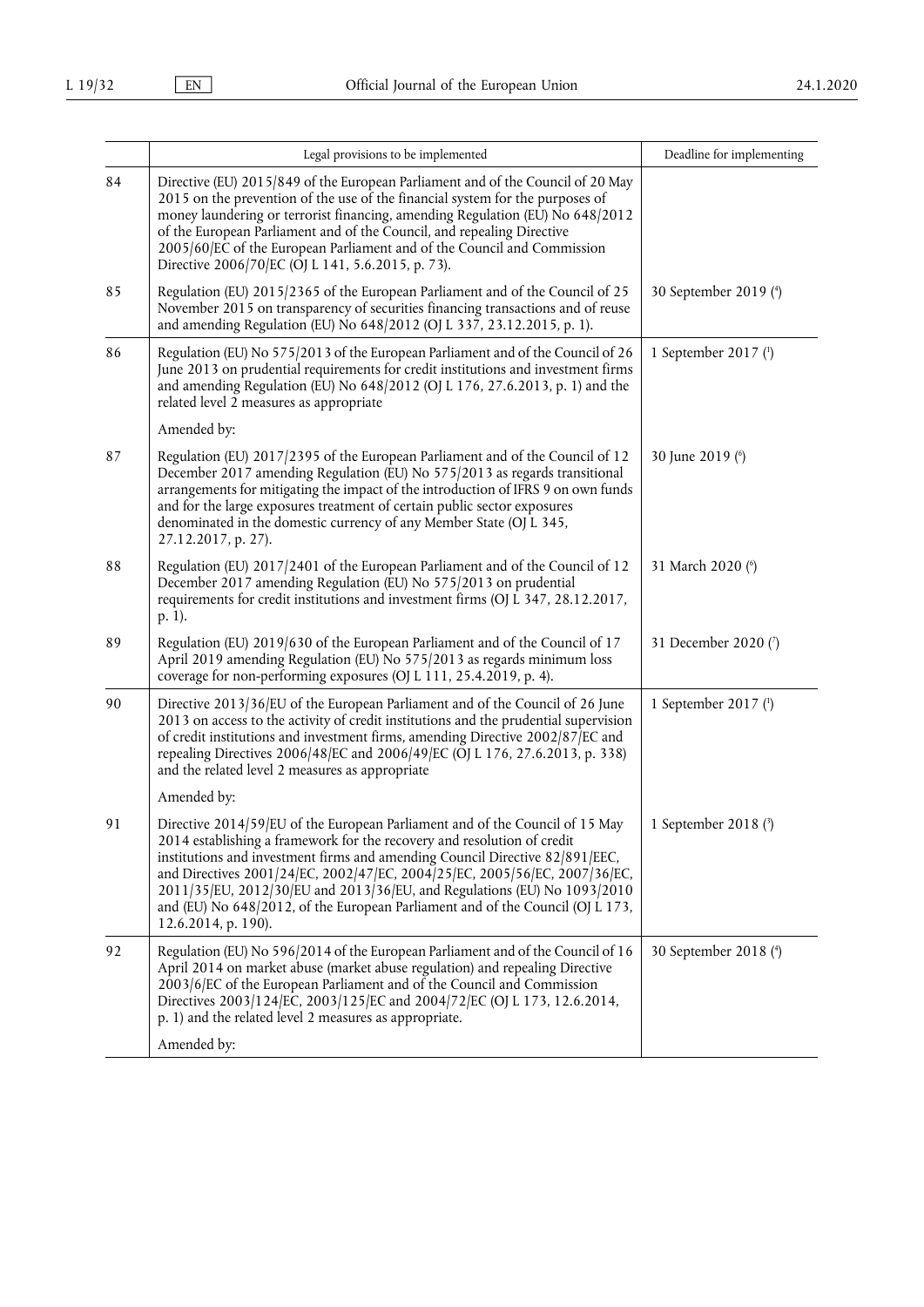|     | Legal provisions to be implemented                                                                                                                                                                                                                                                                                                                                                                                                                                                                                                                        | Deadline for implementing |
|-----|-----------------------------------------------------------------------------------------------------------------------------------------------------------------------------------------------------------------------------------------------------------------------------------------------------------------------------------------------------------------------------------------------------------------------------------------------------------------------------------------------------------------------------------------------------------|---------------------------|
| 93  | Regulation (EU) 2016/1011 of the European Parliament and of the Council of 8<br>June 2016 on indices used as benchmarks in financial instruments and financial<br>contracts or to measure the performance of investment funds and amending<br>Directives 2008/48/EC and 2014/17/EU and Regulation (EU) No 596/2014 (OJ<br>L 171, 29.6.2016, p. 1).                                                                                                                                                                                                        | 1 March 2020 (6)          |
| 94  | Regulation (EU) 2016/1033 of the European Parliament and of the Council of 23<br>June 2016 amending Regulation (EU) No 600/2014 on markets in financial<br>instruments, Regulation (EU) No 596/2014 on market abuse and Regulation (EU)<br>No 909/2014 on improving securities settlement in the European Union and on<br>central securities depositories (OJ L 175, 30.6.2016, p. 1).                                                                                                                                                                    | 30 September 2018 (5)     |
| 95  | Directive 2014/49/EU of the European Parliament and of the Council of 16 April<br>2014 on deposit-guarantee schemes (OJ L 173, 12.6.2014, p. 149).                                                                                                                                                                                                                                                                                                                                                                                                        | 1 September 2016 $(2)$    |
| 96  | Directive 2014/57/EU of the European Parliament and of the Council of 16 April<br>2014 on criminal sanctions for market abuse (market abuse directive) (OJ L 173,<br>12.6.2014, p. 179).                                                                                                                                                                                                                                                                                                                                                                  | 30 September 2018 (4)     |
| 97  | Directive 2014/59/EU of the European Parliament and of the Council of 15 May<br>2014 establishing a framework for the recovery and resolution of credit<br>institutions and investment firms and amending Council Directive 82/891/EEC,<br>and Directives 2001/24/EC, 2002/47/EC, 2004/25/EC, 2005/56/EC, 2007/36/EC,<br>2011/35/EU, 2012/30/EU and 2013/36/EU, and Regulations (EU) No 1093/2010<br>and (EU) No 648/2012, of the European Parliament and of the Council (OJ L 173,<br>12.6.2014, p. 190) and the related level 2 measures as appropriate | 1 September 2018 $(2)$    |
|     | Amended by:                                                                                                                                                                                                                                                                                                                                                                                                                                                                                                                                               |                           |
| 98  | Directive (EU) 2017/2399 of the European Parliament and of the Council of 12<br>December 2017 amending Directive 2014/59/EU as regards the ranking of<br>unsecured debt instruments in insolvency hierarchy (OJ L 345, 27.12.2017, p. 96).                                                                                                                                                                                                                                                                                                                | 31 October 2019 (6)       |
| 99  | Directive 2014/65/EU of the European Parliament and of the Council of 15 May<br>2014 on markets in financial instruments and amending Directive 2002/92/EC<br>and Directive 2011/61/EU (OJ L 173, 12.6.2014, p. 349) and the related level 2<br>measures as appropriate                                                                                                                                                                                                                                                                                   | 31 December 2020 (3)      |
|     | Amended by:                                                                                                                                                                                                                                                                                                                                                                                                                                                                                                                                               |                           |
| 100 | Regulation (EU) No 909/2014 of the European Parliament and of the Council of 23<br>July 2014 on improving securities settlement in the European Union and on central<br>securities depositories and amending Directives 98/26/EC and 2014/65/EU and<br>Regulation (EU) No 236/2012 (OJ L 257, 28.8.2014, p. 1).                                                                                                                                                                                                                                           | 31 December 2020 (4)      |
| 101 | Directive (EU) 2016/1034 of the European Parliament and of the Council of 23<br>June 2016 amending Directive 2014/65/EU on markets in financial instruments<br>(OJ L 175, 30.6.2016, p. 8).                                                                                                                                                                                                                                                                                                                                                               | 31 December 2021 (5)      |
| 102 | Regulation (EU) No 600/2014 of the European Parliament and of the Council of 15<br>May 2014 on markets in financial instruments and amending Regulation (EU) No<br>648/2012 (OJ L 173, 12.6.2014, p. 84) and the related level 2 measures as<br>appropriate                                                                                                                                                                                                                                                                                               | 31 December 2020 (3)      |
|     | Amended by:                                                                                                                                                                                                                                                                                                                                                                                                                                                                                                                                               |                           |
| 103 | Regulation (EU) 2016/1033 of the European Parliament and of the Council of 23<br>June 2016 amending Regulation (EU) No 600/2014 on markets in financial<br>instruments, Regulation (EU) No 596/2014 on market abuse and Regulation (EU)<br>No 909/2014 on improving securities settlement in the European Union and on<br>central securities depositories (OJ L 175, 30.6.2016, p. 1).                                                                                                                                                                    | 31 December 2020 (5)      |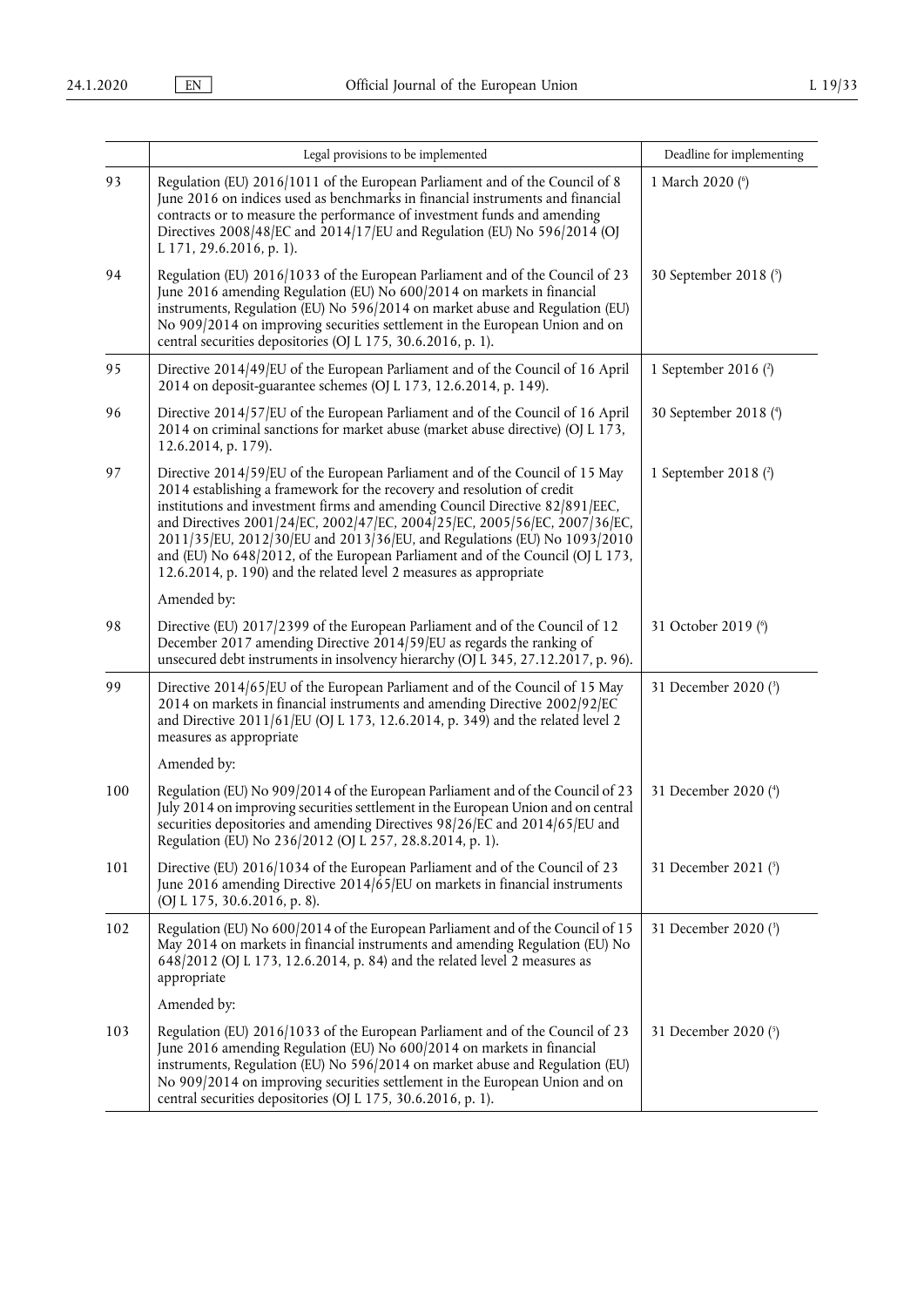|     | Legal provisions to be implemented                                                                                                                                                                                                                                                                                                                                                     | Deadline for implementing |
|-----|----------------------------------------------------------------------------------------------------------------------------------------------------------------------------------------------------------------------------------------------------------------------------------------------------------------------------------------------------------------------------------------|---------------------------|
| 104 | Regulation (EU) No 909/2014 of the European Parliament and of the Council of 23<br>July 2014 on improving securities settlement in the European Union and on central<br>securities depositories and amending Directives 98/26/EC and 2014/65/EU and<br>Regulation (EU) No 236/2012 (OJ L 257, 28.8.2014, p. 1).                                                                        | 31 December 2020 (4)      |
|     | Amended by:                                                                                                                                                                                                                                                                                                                                                                            |                           |
| 105 | Regulation (EU) 2016/1033 of the European Parliament and of the Council of 23<br>June 2016 amending Regulation (EU) No 600/2014 on markets in financial<br>instruments, Regulation (EU) No 596/2014 on market abuse and Regulation (EU)<br>No 909/2014 on improving securities settlement in the European Union and on<br>central securities depositories (OJ L 175, 30.6.2016, p. 1). | 31 December 2020 (6)      |
| 106 | Regulation (EU) 2015/2365 of the European Parliament and of the Council of 25<br>November 2015 on transparency of securities financing transactions and of reuse<br>and amending Regulation (EU) No 648/2012 (OJ L 337, 23.12.2015, p. 1).                                                                                                                                             | 30 September 2019 (4)     |
| 107 | Directive (EU) 2015/2366 of the European Parliament and of the Council of 25<br>November 2015 on payment services in the internal market, amending Directives<br>2002/65/EC, 2009/110/EC and 2013/36/EU and Regulation (EU) No 1093/2010,<br>and repealing Directive 2007/64/EC (OJ L 337, 23.12.2015, p. 35) and the related<br>level 2 measures as appropriate                       | 30 September 2018 (4)     |
| 108 | Regulation (EU) 2016/1011 of the European Parliament and of the Council of 8<br>June 2016 on indices used as benchmarks in financial instruments and financial<br>contracts or to measure the performance of investment funds and amending<br>Directives 2008/48/EC and 2014/17/EU and Regulation (EU) No 596/2014 (OJ<br>L 171, 29.6.2016, p. 1).                                     | 1 March 2020 (6)          |
|     | Legislation on collection of statistical information (*)                                                                                                                                                                                                                                                                                                                               |                           |
| 109 | Guideline of the European Central Bank ECB/2013/24 of 25 July 2013 on the<br>statistical reporting requirements of the European Central Bank in the field of<br>quarterly financial accounts (OJ L 2, 7.1.2014, p. 34).                                                                                                                                                                | 1 September 2016 $(2)$    |
|     | Amended by:                                                                                                                                                                                                                                                                                                                                                                            |                           |
| 110 | Guideline (EU) 2016/66 of the European Central Bank of 26 November 2015<br>amending Guideline ECB/2013/24 on the statistical reporting requirements of the<br>ECB in the field of quarterly financial accounts (ECB/2015/40) (OJ L 14,<br>21.1.2016, p. 36).                                                                                                                           | 31 March 2017 (4)         |
| 111 | Regulation (EU) No 1071/2013 of the European Central Bank of 24 September<br>2013 concerning the balance sheet of the monetary financial institutions sector<br>(ECB/2013/33) (OJ L 297, 7.11.2013, p. 1).                                                                                                                                                                             | 1 September 2016 (2)      |
|     | Amended by:                                                                                                                                                                                                                                                                                                                                                                            |                           |
| 112 | Regulation (EU) No 1375/2014 of the European Central Bank of 10 December<br>2014 amending Regulation (EU) No 1071/2013 (ECB/2013/33) concerning the<br>balance sheet of the monetary financial institutions sector (ECB/2014/51) (OJ<br>L 366, 20.12.2014, p. 77).                                                                                                                     |                           |
| 113 | Regulation (EU) No 1072/2013 of the European Central Bank of 24 September<br>2013 concerning statistics on interest rates applied by monetary financial<br>institutions (ECB/2013/34) (OJ L 297, 7.11.2013, p. 51).                                                                                                                                                                    | 1 September 2016 $(2)$    |
|     | Amended by:                                                                                                                                                                                                                                                                                                                                                                            |                           |
| 114 | Regulation (EU) No 756/2014 of the European Central Bank of 8 July 2014<br>amending Regulation (EU) No 1072/2013 (ECB/2013/34) concerning statistics on<br>interest rates applied by monetary financial institutions (ECB/2014/30) (OJ L 205,<br>12.7.2014, p. 14).                                                                                                                    |                           |